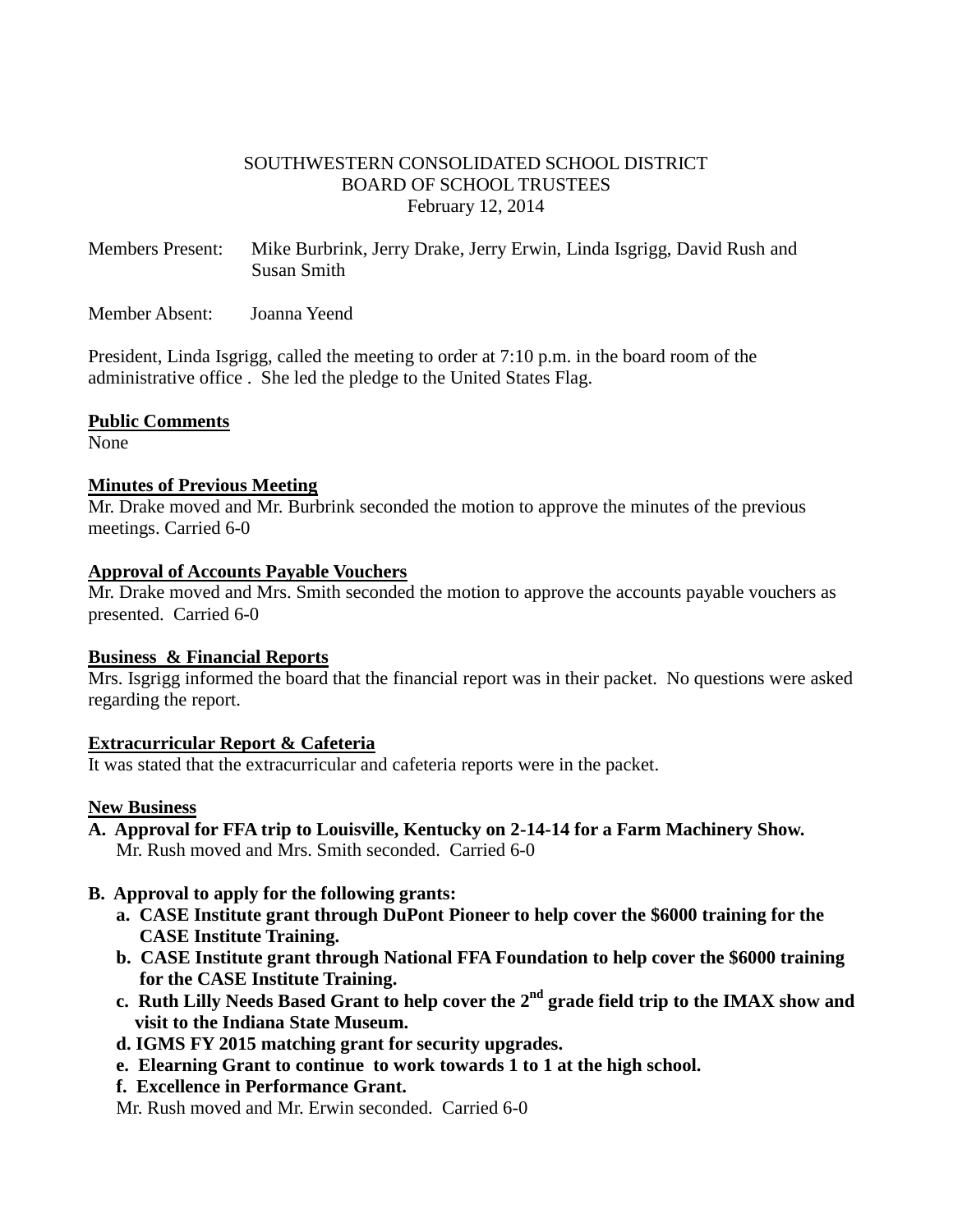- **C. Approval of two waiver days granted by the Indiana Department of Education for January 6 & 7 of 2014.** Mr. Burbrink moved and Mr. Erwin seconded. Carried 6-0
- **D. Request approval of amendment to the November board minutes. It should have reflected that we received FY2014 Security Grant.** Mr. Burbrink moved and Mr. Drake seconded. Carried 6-0
- **E. Approval of Matthew White to student teach with Brad Guidi in P.E.** Mr. Erwin moved and Mrs. Smith seconded. Carried 6-0
- **F. Approval of Ryann Workman as an administrative intern.** Mr. Burbrink moved and Mr. Rush seconded. Carried 6-0
- **G. Approval for Southwestern Elementary to work towards School wide Title I status.** Mr. Burbrink moved and Mr. Rush seconded. Carried 6-0

## **Reports and Presentations**

Mr. Edwards, elementary principal, told the board that he had posted Mrs. Schmitt's position and had received 20 applications. He is still looking through those.

He also mentioned that they are going through their third round of Acuity and ISTEP is approaching soon. Teachers have been self-driven and are working hard to prepare the students.

Mr. Edwards is beginning a mentorship program with the help of Mrs. Hottell and Mr. Ralston. This program will pair up high ability  $6<sup>th</sup>$  grade students with high school students.

# **Superintendent's Report**

Mrs. Maurer discussed four items during her report, they were as follows:

- high ability meeting that meets quarterly.
- discussion agenda and the 4 items that were discussed at their last meeting.
- Shelby County Safety Meeting agenda that met on February  $13<sup>th</sup>$  at 9 a.m. They meet quarterly and are trying to create a county wide reunification plan if a disaster were to occur.
- article from Bose McKinney and Evans regarding the affordable health care act.

### **Personnel**

# **A. Leaves/Resignations/Terminations**

**Recommend the approval of the retirement of Vicki Beach, Spanish Teacher, at the end of the 2013-14 school year.** Mr. Drake moved and Mr. Erwin seconded. Carried 6-0

**Recommend the termination of Lori Riggs, part-time custodian, and Darlene Sturgeon, part-time cafeteria worker, effective immediately.** Mr. Erwin moved and Mr. Burbrink seconded. Carried 6-0

### **Recommendations to Hire**

**Recommend to hire Katie Bennett and Beth Green as elementary drama co-sponsors.** Mr. Erwin moved and Mr. Rush seconded. Carried 6-0